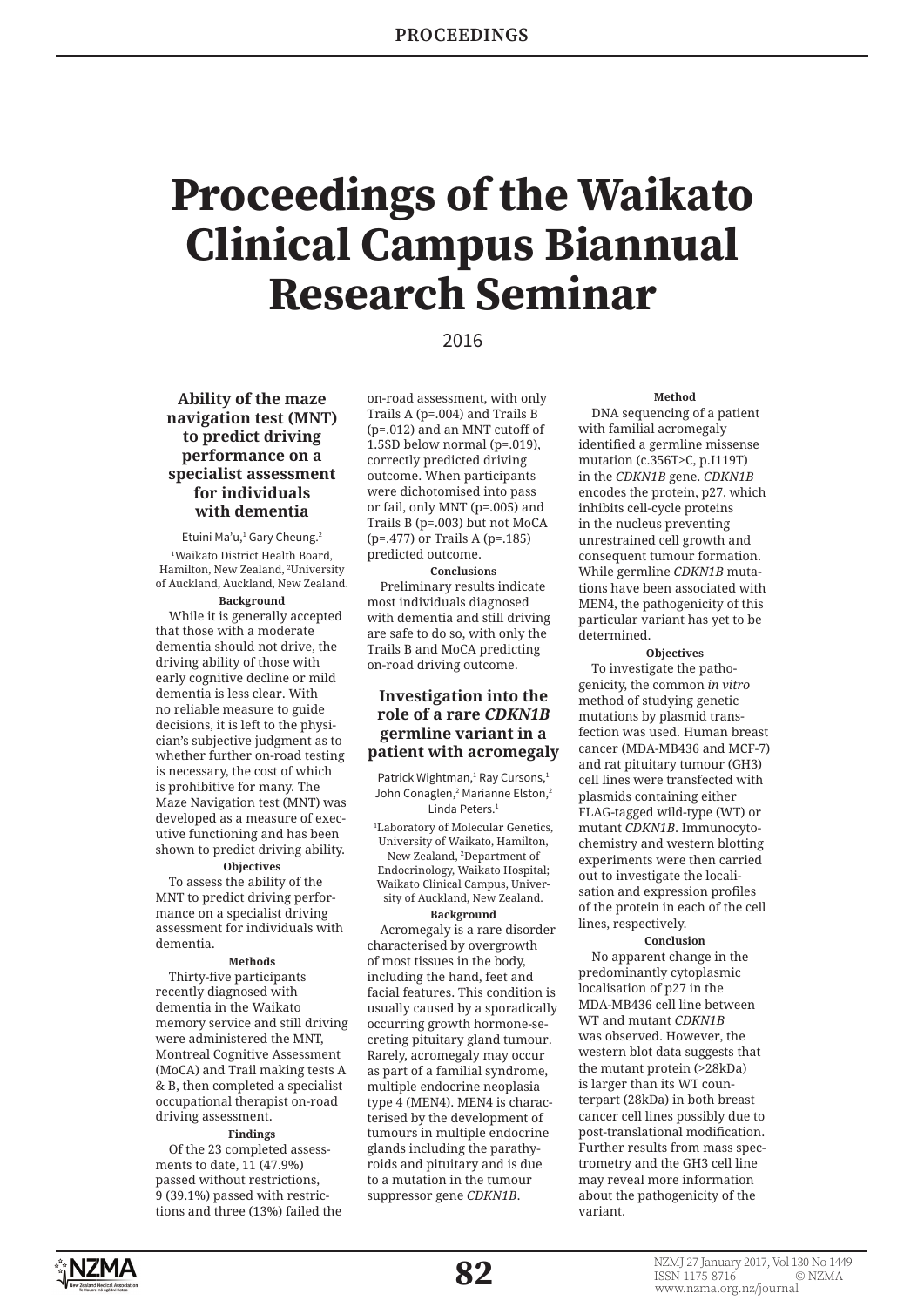# **Assessment of weight gain following treatment for thyrotoxicosis**

Alice Mason, Jade AU Tamatea, John V Conaglen, Marianne S Elston.

**Background**  Obesity has reached epidemic proportions in New Zealand, with almost one-third of all adults obese.1 While weight loss may frequently be reported in patients with thyrotoxicosis, excessive weight gain commonly occurs with successful treatment<sup>2</sup> and may continue even after restoration to a euthyroid state.3 This is of major concern for many patients and may have significant implications for adherence with medical therapy.4 The aim of this study was to assess long-term weight gain in patients receiving treatment for thyrotoxicosis.

# **Method**

A prospective review of all thyrotoxic patients referred with the first presentation of either Graves' disease or toxic multinodular goitre (TMNG) between 1 March 2013 and 31 October 2014 in Waikato, New Zealand. Weight and thyroid hormone (TSH, FT $_{\rm 4}$  and FT $_{\rm 3}$ ) levels at baseline, six weeks, and three, six and twelve months were recorded.

#### **Results**

A total of 215 patients were included of whom 178 had Graves' disease and 37 TMNG; 147 receiving medication (carbimazole or propylthiouracil), 39 undergoing surgery and 29 receiving radioiodine. At 12 months after first specialist appointment, 68% of patients were euthyroid, 13% were hyperthyroid and 5% were hypothyroid. 21% were lost to follow-up. There was a mean percent increase in body weight of 8.07% (95% CI 6.55%, 9.01%), with incremental increase at all time-points. Males gained more weight than females (12.3% vs 7.2%, p=0.0001) and patients with Graves' disease gained more weight than those with TMNG (8.5% vs 5.5%, p=0.0374). Patients who reported weight loss at initial presentation gained significantly more

weight at 12 months than those without initial weight loss (8.9% vs 5.5%, p=0.011). There were no differences in weight gain over time between ethnicity or treatment type.

#### **Conclusion**

Treatment of thyrotoxicosis is associated with weight gain within the first 12 months of treatment. There is an increased percentage weight gain with Graves' disease, males and in those who had weight loss at presentation. Overall, patients should expect to gain weight with the restoration of thyroid hormone levels.

#### **References**

- **1.** Ministry of Health. 2015. Annual Update of Key Results 2014/15: New Zealand Health Survey. Wellington: Ministry of Health.
- **2.** Abid M, et al. Thyroid function and energy intake during weight gain following treatment of hyperthyroidism*. Journal of the American College of Nutrition*, 1999. 18:2 (189–193).
- **3.** Klieverik L, et al. Energy homeostasis and body weight before and after cessation of block and replacement therapy in euthyroid patients with Graves' disease. *International Journal of Endocrinology,* 2011.
- **4.** Torlinska B, et al. Successful treatment of hyperthyroidism is associated with significant risks of becoming overweight or obese. *Endocrine Abstracts,*  2012, **28**:335.

# **Waikato hospital longitudinal surveillance of abdominal aortic aneurysm**

# E Kennedy, K Hulme, T Vasudevan. **Purpose**

To characterise the size, growth, management and outcomes of abdominal aortic aneurysm (AAA) patients seen at Waikato Hospital over a ten-year period. Data was further analysed with respect to ethnicity. This was done to provide preliminary data to inform a national screening initiative.

# **Methods**

Patients who presented with AAA of greater than 3cm were offered biannual surveillance using abdominal ultrasound.

## **Results**

A total of 608 patients were enrolled in 10 years. The mean age for entry into the study was 72 years (s.d. 8.7) for Māori and 76 years (s.d. 8.2) for Pakeha. 86% (516) of patients were Pakeha and 9% (59) were Māori. Māori spent less time on the study (mean 2.5 years) compared to Pakeha (mean 3.1 years). Rates of aneurysm expansion were similar for both Pakeha and Māori patients. In terms of outcomes; Pakeha were over-represented in repair patients and Māori are over-represented in deceased patients.

**Conclusions**  There are disparities in age, participation and outcomes between Māori and Pakeha AAA patients. The cause of these disparities is unknown, but an awareness of them is important.

# **Diagnosing mild cognitive impairment (MCI) in the general population using four different methods**

Sandhya Fernandez, Dr. Nicola Starkey, Dr. Carrie Barber. University of Waikato.

## **Background**

Mild cognitive impairment (MCI) has been recognised as a risk factor in developing dementia (Peterson et al, 1997). Some research has also shown that people have reverted back to normal cognition. The diagnosis of MCI is complex and different methods have been used based on neuropsychological testing. These methods differ among clinicians. The method of diagnosis of MCI would directly impact on people deserving of appropriate support and services causing either false diagnosis or some people missing out on help completely.

#### **Aim**

The study aims to compare four different methods of diagnosing MCI-liberal, comprehensive, conventional and conservative methods.

# **Methods**

Ninety-four participants, recruited from the community, who met inclusion criteria

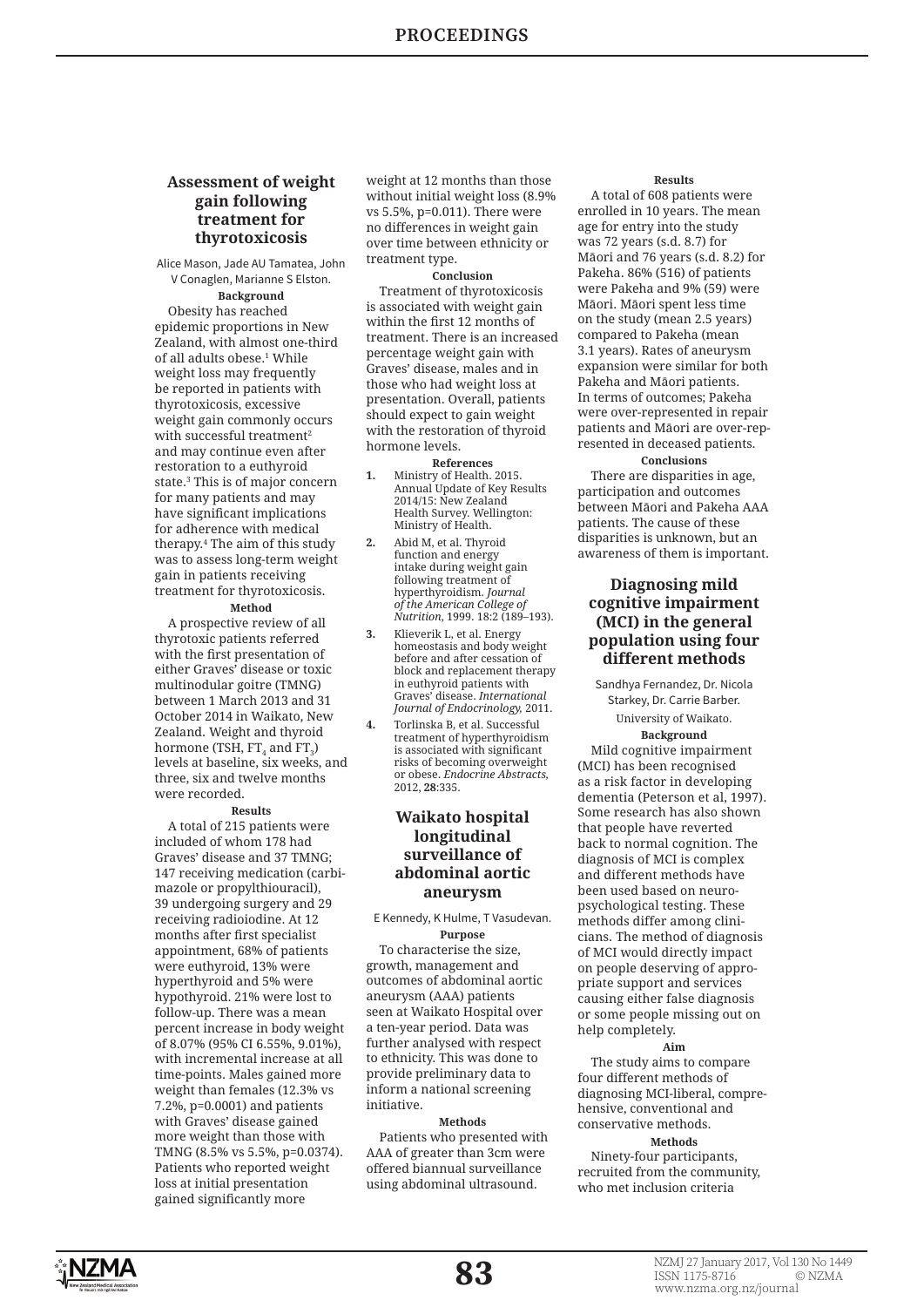(absence of dementia, other neurological conditions, alcohol abuse or psychiatric disorder) were assessed on a wide range of neuropsychological tests and the Test of Premorbid Functioning (TOPF).

# **Findings**

Seventy-five participants were diagnosed using the liberal method, 21 using the comprehensive method, 47 using the conventional method and three using the conservative method. There were significant differences in the number of people diagnosed with MCI with conventional methods and when their performance was based on their premorbid IQ.

# **Conclusions**

There is a need for consensus on diagnosing MCI to improve the delivery of services for people who need them. The participants were predominantly from a healthy older population sample and data is now being collected from the Waikato District Heath Board.

# **Chemotherapy for early breast cancer in patients with comorbidity: a systematic review and meta-analysis**

Melissa Edwards, Ian Campbell, Ross Lawrenson, Marion Kuper-Hommel.

**Background** Early breast cancer patients with co-existent comorbidities generally receive less guideline concordant curative treatment and experience worse prognosis. Depending on disease subtype, chemotherapy can be an important treatment modality to reduce risk of recurrence and improve survival. Randomised trial data on chemotherapy use and tolerance in comorbid patients is limited.

# **Methods**

A systematic search of databases was performed for English-language articles evaluating the impact of comorbidity on chemotherapy use in early breast cancer. Comorbidity was assessed as a specific condition, summary count or index. Outcomes of interest were receipt of chemotherapy. quality of chemotherapy delivery and occurrence of toxicity. Odds ratios (ORs) strat-

ified by level of comorbidity severity were derived where possible and results presented by narrative synthesis and meta-analysis.

## **Results**

Sixty studies met inclusion criteria for systematic review. Most were observational cohorts and study populations were heterogeneous. Thirty-three studies evaluated receipt of chemotherapy, with 58% reporting reduced treatment, particularly with higher levels of comorbidity. Meta-analysis of 10 eligible studies returned ORs of 0.88 (95% CI: 0.81–0.96) and 0.62 (95% CI: 0.50–0.78) for receipt of chemotherapy in patients with comorbidity scores of 1 and ≥2 respectively, compared with no comorbidity. Comorbidity had a generally adverse impact on the quality of chemotherapy delivery, although the 23 studies reported on greatly heterogeneous outcomes. Toxicity was also greater in patients with comorbidity, with two out of seven studies demonstrating higher non-completion of treatment and 10 out of 13 studies reporting greater odds of toxicity/hospitalisation during chemotherapy. Metaanalysis of three eligible studies reporting on chemotherapy-associated hospitalisation resulted in ORs of 1.42 (95% CI: 1.20–1.67) and 2.23 (95% CI: 1.46–3.39) for comorbidity scores of 1 and ≥2 respectively. **Conclusions**

Compared with their non-comorbid counterparts, early breast cancer patients with comorbidity receive less adjuvant chemotherapy. Furthermore, if chemotherapy is received, treatment is of lower quality and greater levels of toxicity are incurred.

# **Effects of wave shape on EEG analysis**

S McCabe, D Hight, J Sleigh. Department of Anaesthesia, Waikato Clinical School, University of Auckland, Hamilton, New Zealand. **Background**

EEGs are generally analysed using the power spectral density, which assumes that the EEG is made up of a combination of pure sine waves, but some patients can have waves

with triangular or square components. These differently shaped waves increase the power at odd harmonics of the fundamental frequency, which increases the power of higher frequencies in the power spectral density of the EEG. This could cause EEG monitors such as BIS (Bispectral Index, Covidien, WIS, USA), which examine the ratio of high frequency to low frequency power, to report the patient is more conscious than they actually are. At light levels of anaesthesia the BIS relies mainly on an index called the Beta Ratio (=log[power(30–47Hz)/ power(11–20Hz)]).

# **Method**

The Alpha waves were isolated from 20 EEGs recorded during general anaesthesia. They were then modified to be triangular or square before being reconstituted with the rest of the waves.

#### **Results**

Modification of the Alpha waves lead to significant changes in the power spectral density. The mean Beta Ratio increased from -1.9294 to -1.1993 in the triangular wave modifi cation, and to -0.5281 in the square wave modification. The mean slope of the power spectral densities increased from -0.9319 to -0.3634 and to -0.1174 respectively. The mean spectral entropy of the unaltered EEG was 0.6072 and did not change with wave modification

# **Conclusion**

The large changes in Beta Ratio and the power spectral density slope may suggest the accuracy of BIS suffers in patients with waves with non-sinusoid components.

# **Treatment choice and satisfaction in thyrotoxicosis**

Helen M Conaglen, Jade AU Tamatea, Mark Swarbrick, John V Conaglen, Marianne S Elston. Endocrine Research Group. **Background** Thyrotoxicosis is an important cause of morbidity, which when treated inadequately, may result in premature mortality. Graves' disease (GD) and toxic multi-

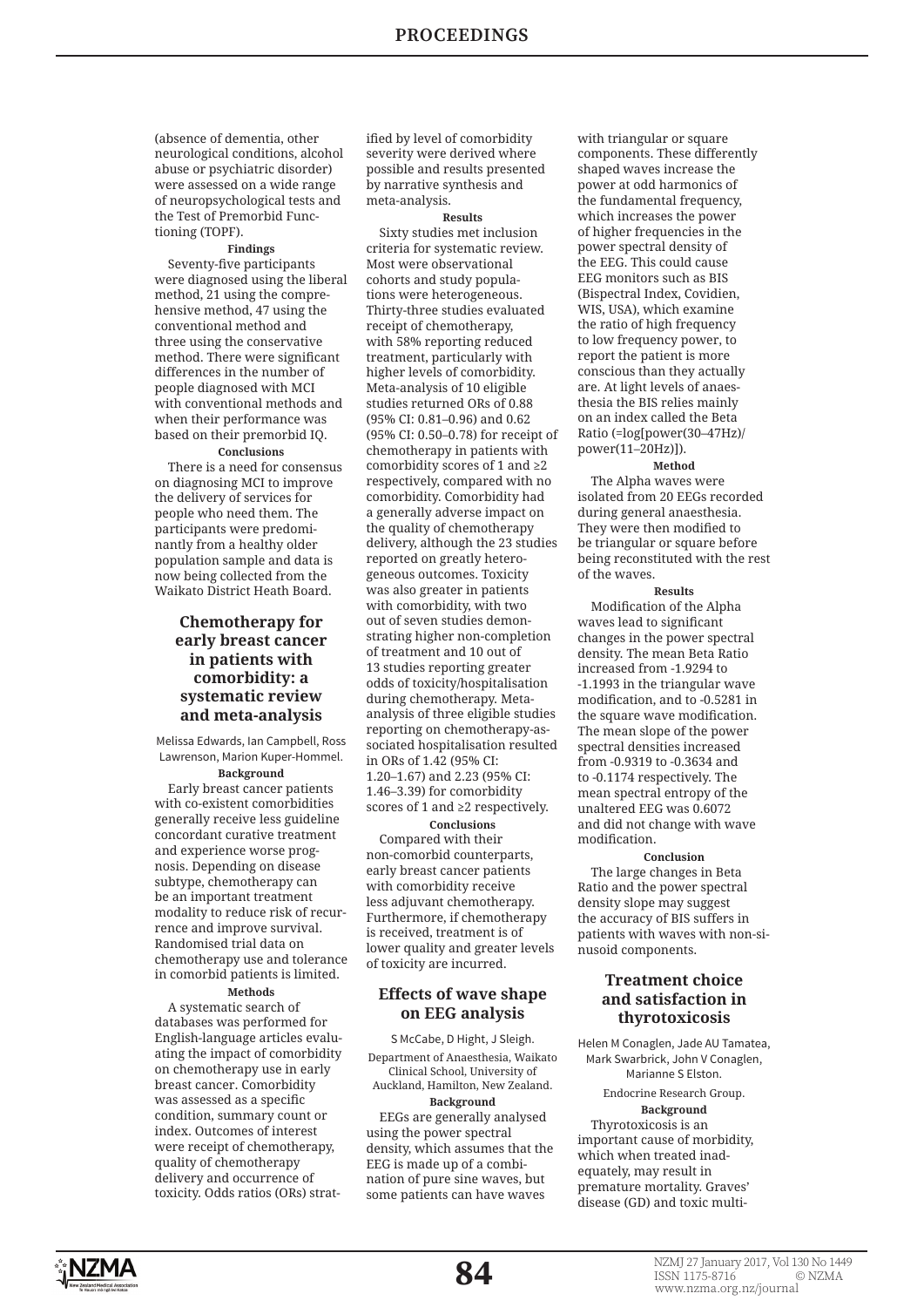nodular goitre (TMNG) are the most common causes of thyrotoxicosis. There are three treatment options available antithyroid medication (ATD), radioactive iodine (RAI) and surgery, with little consensus as to which option is better.

#### **Aims**

Locally patients are offered three types of treatment, and explanations of the advantages and disadvantages of each. There are no reported studies of patients' views of these treatments, how their quality of life is impacted by the treatments or what their levels of satisfaction with treatment are once that treatment is completed. In this pilot study we assessed factors involved in treatment choice and patient treatment satisfaction in those treated for thyrotoxicosis.

**Method** Participants in a Waikato prospective study assessing ethnic differences in thyrotoxicosis incidence and severity were invited to participate. Those who agreed to be involved completed a questionnaire detailing factors involved in treatment choice QoL and satisfaction with their treatment.

#### **Results**

One hundred and forty-six participants comprised of 84% Graves' and 16% TMNG patients participated, a return rate of 74% of those eligible for the study. The impact of treatment on recovery time, activities of daily living, possibility of depression or anxiety and doctor's recommendations were identified as the most important factors in choosing a treatment, with some variation by ethnicity. Fifty-eight percent of patients had received antithyroid medication (ATD), 19% RAI, and 22% thyroid surgery, the latter two groups usually following a period of ATD. Satisfaction levels were high across all three treatment types. There were no identified ethnic differences in treatments offered, satisfaction with treatment reported or whether participants would recommend their treatments to another person.

**Conclusions** This New Zealand study found no ethnic difference in what was offered patients or how satisfied they were with their treatment, but these current results indicate that the service offered appears to have no unconscious bias in treatments explained and offered to the range of patients seen with thyroid disease.

# **The safety of anaesthetising hyperthyroid patients undergoing thyroidectomy—a retrospective cohort study**

Heather L Short, Jade AU Tamatea, Helen M Conaglen, Andrew J Furlonger, Goswin Y Meyer-Rochow, John V Conaglen, Marianne S Elston.

**Background** Traditional teaching recommends that when possible, hyperthyroid patients be rendered euthyroid prior to thyroidectomy.1–5 Limited evidence supports or quantifies this risk.<sup>6-8</sup> Small observational studies have found no increase in adverse events among hyperthyroid patients undergoing thyroidectomy.9–11 The aim of this study was to assess the outcome of patients undergoing thyroidectomy for thyrotoxicosis comparing those who were thyrotoxic at the time of surgery to those who were euthyroid.

# **Methods**

Patients with a recent history of hyperthyroidism undergoing a thyroidectomy between January 2012 and February 2016 in Waikato, New Zealand were identified from hospital coding and an endocrine surgery database. The cohort included patients

with biochemical evidence of hyperthyroidism on pre-operative tests (high  $\mathsf{FT}_3^{}$  or high  $\mathop{\rm FT}\nolimits_4$  and  $\mathop{\rm low}$  TSH) and medically-treated patients with normal or subclinical hyperthyroidism (normal  $FT_{3}/FT_{4}$  but and a low or normal TSH). Patients were excluded if perioperative thyroid function tests were not available. Primary outcomes were 30-day mortality, hospital stay and evidence of intra-operative thyrotoxicosis (defined as one or more of: HR>100 bpm, systolic blood pressure>180 or <60mmHg, temperature >38⁰C). Secondary outcomes were use of intra-operative beta-blocker and level of care post-operatively.

#### **Results**

Of the 228 patients who underwent thyroidectomy for thyrotoxicosis during the study period, 149 met the inclusion criteria. Of these, 54 patients (36.2%) were thyrotoxic on perioperative blood tests. The remaining 95 patients served as controls. The 30 day mortality for all study participants was zero. Length of hospital stay was not different between the groups. There was no difference in rates of intra-operative thyrotoxicosis. Intra-operative beta-blocker use was higher among thyrotoxic patients (29.6%) compared with controls (8.40%) (p=0.001). Thyrotoxic patients were more likely to receive a higher level of care post-operatively, with five patients (9.30%) receiving HDU/ ICU post-operatively compared with one (1.10%) in the control group (p=0.024).

# **Conclusion**

Pre-operative hyperthyroidism was associated with increased intra-operative beta-blocker administration and a higher level of care post-operatively in patients undergoing thyroidectomy but there were no differences in mortality, length of hospital stay or features of intra-operative thyrotoxicosis.